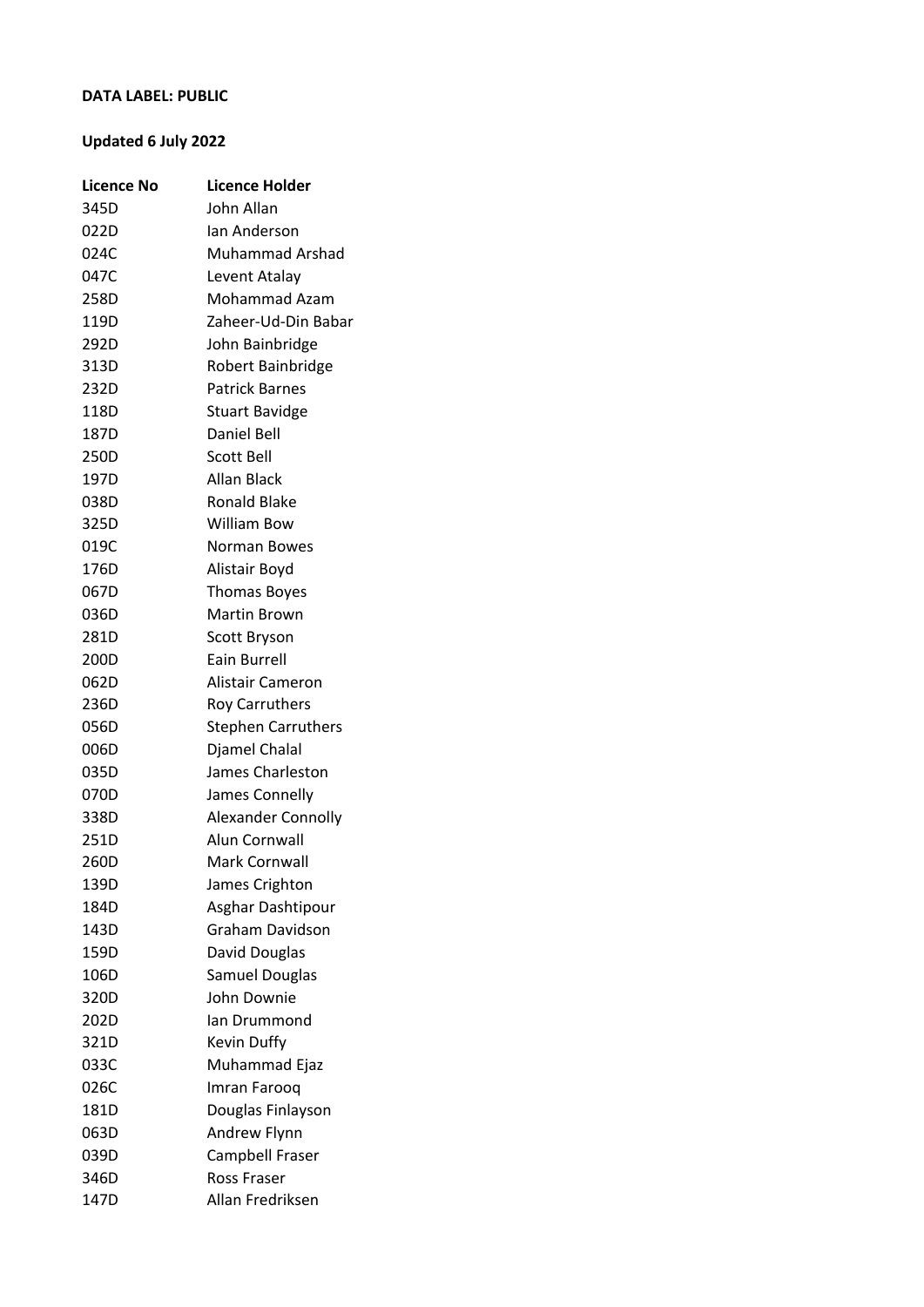| 083D | <b>William Gallacher</b> |
|------|--------------------------|
| 335D | Abdul Ghaffar            |
| 020D | Adnan Ghafoor Jan        |
| 074D | <b>Mohammed Gherdach</b> |
| 157D | Kamal Gilani             |
| 245D | Sharjeel Gilani          |
| 300D | James Gilmour            |
| 231D | John Graham              |
| 283D | <b>Robert R Gray</b>     |
| 014D | Robert Rollo Gray        |
| 304D | <b>Andrew Hamilton</b>   |
| 158D | <b>Ronald Hamilton</b>   |
| 262D | <b>William Hamilton</b>  |
| 089D | Mirza Naseem Hanif       |
| 098D | John Harley              |
| 053D | <b>Grant Hendry</b>      |
| 117D | Robert Henney            |
| 092D | Robert Hilditch          |
| 041D | Paul Hood                |
| 211D | Robert Hope              |
| 073C | <b>Ritchie Howie</b>     |
| 071D | <b>Gerard Hughes</b>     |
| 079D | <b>Andrew Hunter</b>     |
| 099D | Colin Hunter             |
| 027C | Muhammad Iftikhar        |
| 342D | Javed Iqbal              |
| 059C | Mohammad Aftab Iqbal     |
| 002C | Zafar Iqbal              |
| 153D | lan Jack                 |
| 192D | James Jeffrey            |
| 003C | <b>Thomas Kellagher</b>  |
| 034C | <b>Khalid Khan</b>       |
| 037C | Muhammad Khan            |
| 111D | Mehdi Khordi-Moodi       |
| 253D | William Lamont           |
| 361D | <b>Stuart Legget</b>     |
| 146D | Andrew Liddell           |
| 208D | David Longstaff          |
| 189D | Stephen Lyall            |
| 049C | David Lynch              |
| 050D | Caroline Mackay          |
| 186D | <b>Richard Maloney</b>   |
| 198D | <b>Ronald Mann</b>       |
| 001D | Jahanzaib Manzoor        |
| 072D | John Marshall            |
| 141D | Kellas Maver             |
| 069D | Malcolm Maxwell          |
| 266D | Keith McDowell           |
| 057D | Josephine McEnhill       |
| 116D | Robert McLaughlan        |
|      |                          |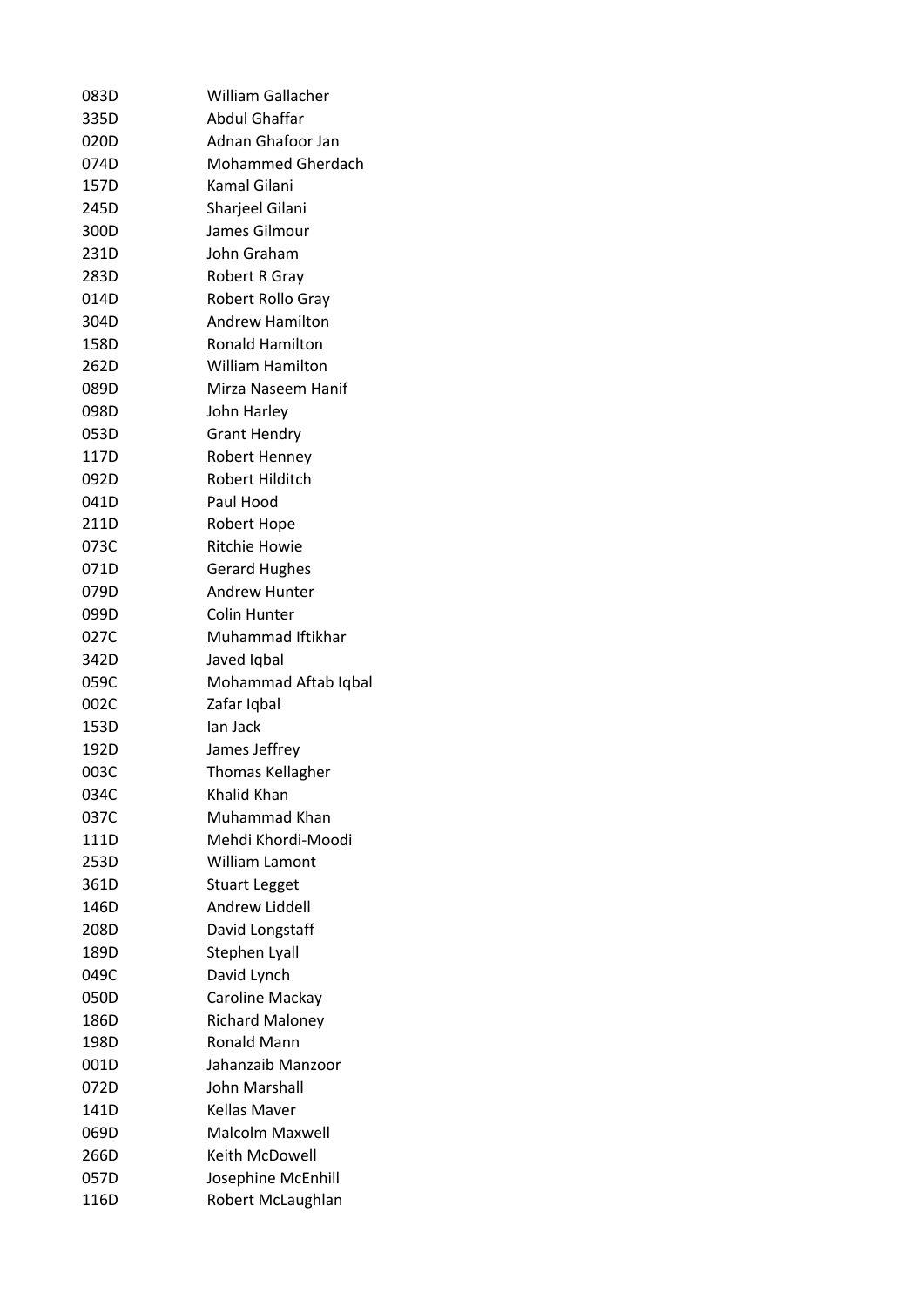| 103D | Allan McMaster            |
|------|---------------------------|
| 215D | William McMaster          |
| 081D | <b>Scott McMillan</b>     |
| 195D | James McNeill             |
| 135D | William McNeill           |
| 010D | Peter McPhee              |
| 138D | Douglas Meechan           |
| 066D | George Meek               |
| 011C | <b>Edward Millar</b>      |
| 025C | Mustapha Mirza            |
| 156D | David Moran               |
| 229D | Allan Morrison            |
| 160D | Robert Morrison           |
| 134D | <b>Francis Mulholland</b> |
| 308D | <b>Andrew Mullen</b>      |
| 010D | Paul Mullen               |
| 007C | David Murphy              |
| 021D | John Mushet               |
| 161D | <b>Ronald Mushet</b>      |
| 028C | Sajid Nadeem              |
| 078D | <b>Anthony Nelson</b>     |
| 084D | George Orr                |
| 080D | <b>Peter Paterson</b>     |
| 044D | Colin Paton               |
| 364D | <b>William Penrice</b>    |
| 042D | James Rafferty            |
| 017C | Hafiz Rafique             |
| 324D | Stewart Reid              |
| 305D | William Rendall           |
| 271D | William Rintoul           |
| 222D | Michael Salmond           |
| 230D | Yvonne Salmond            |
| 131D | George Schooler           |
| 194D | Zubair Shaffi             |
| 077D | Norman Sherbourne         |
| 133D | <b>Stuart Smillie</b>     |
| 255D | <b>Henry Sneddon</b>      |
| 344D | Paul Spooner              |
| 008D | Alistair Stanley          |
| 130D | <b>Edward Stanley</b>     |
| 355D | <b>Armond Stenhouse</b>   |
| 016C | William Stevenson         |
| 263D | <b>George Stewart</b>     |
| 357D | <b>Graeme Stewart</b>     |
| 347D | <b>Neil Stewart</b>       |
|      |                           |
| 301D | <b>Thomas Stewart</b>     |
| 061D | John Sturrock             |
| 323D | Muhammad Tariq            |
| 127D | James Taylor              |
| 012D | James Tulloch             |